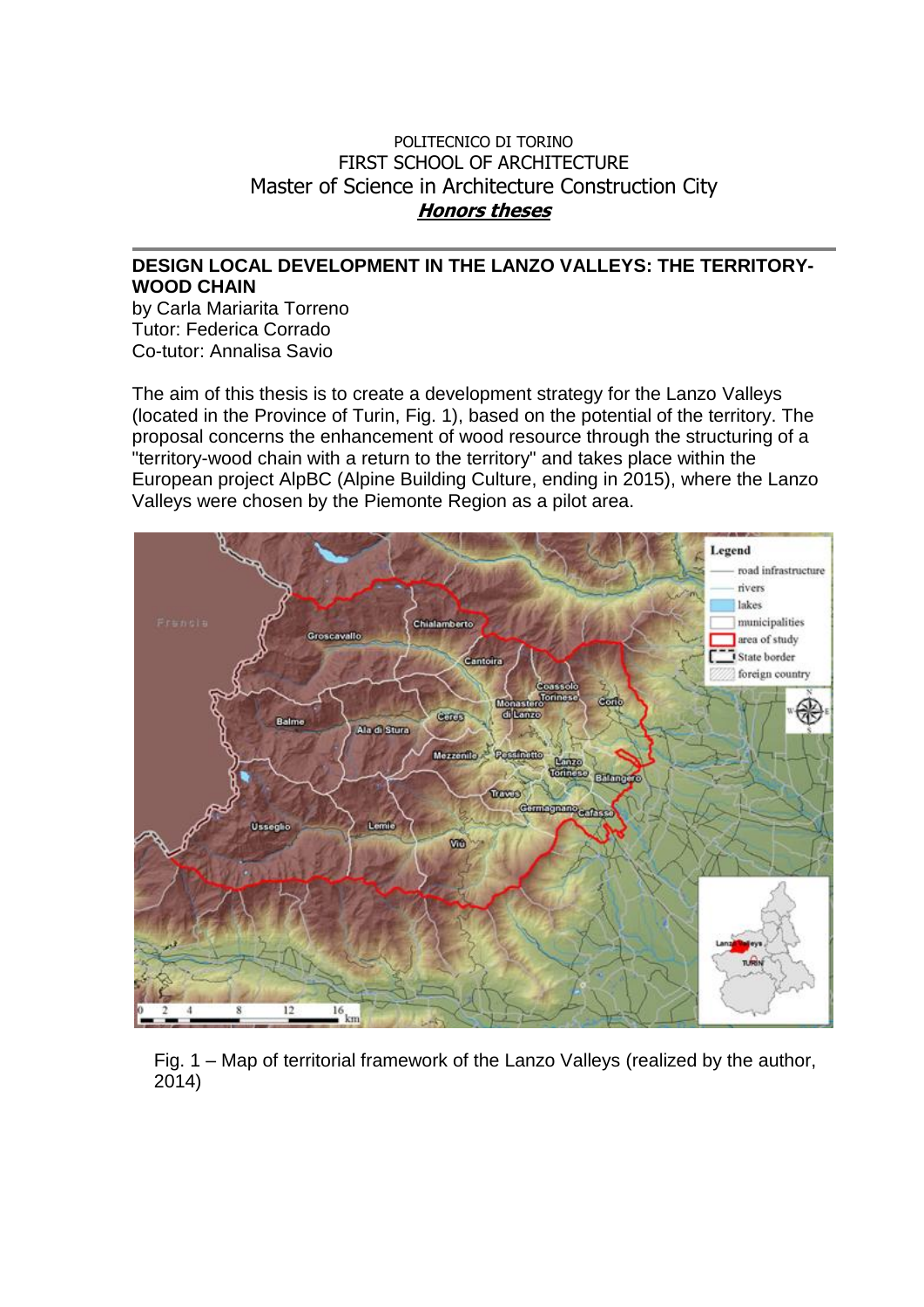The research starts with a study of the territory, through a demographic and socioeconomic analysis and observing the quality of life (also conducting qualitative interviews with the population). Despite problems such as depopulation, decrease of services (e.g. education, health) or accessibility more difficult in the high valleys, this territory presents some opportunities that should be enhanced (including its proximity to Turin). In particular, the 41,77% of the territory consists of forests and there are 16 companies that have the "excellence in handicrafts" in woodworking sector recognized by the Piemonte Region.

After observation of some good practices, a development path was created, based on the wood resource, which connects different elements that can help to improve the quality of life and create new job opportunities.

The first result of this research is the identification of potential stakeholders (local governments, forestry companies, sawmills, craftsmen, sculpture schools and museums) and their involvement through interviews.

The second outcome is the design proposal of the "territory-wood chain", of which some parts already exist in the territory. However, it is necessary to create conditions whereby all the links in the chain are present and connected in a continuous and direct form. The first step is the sustainable management of local forests, essential to the production of wood and to ensure the multifunctional role of forests. In addition to illustrate the steps that make up the supply chain (Fig. 2), some strategies are proposed to promote local handicrafts and create new job opportunities, supporting artists, craftsmen and sculpture schools and giving the opportunity to teach and learn in the territory the profession of "craftsman woodworker".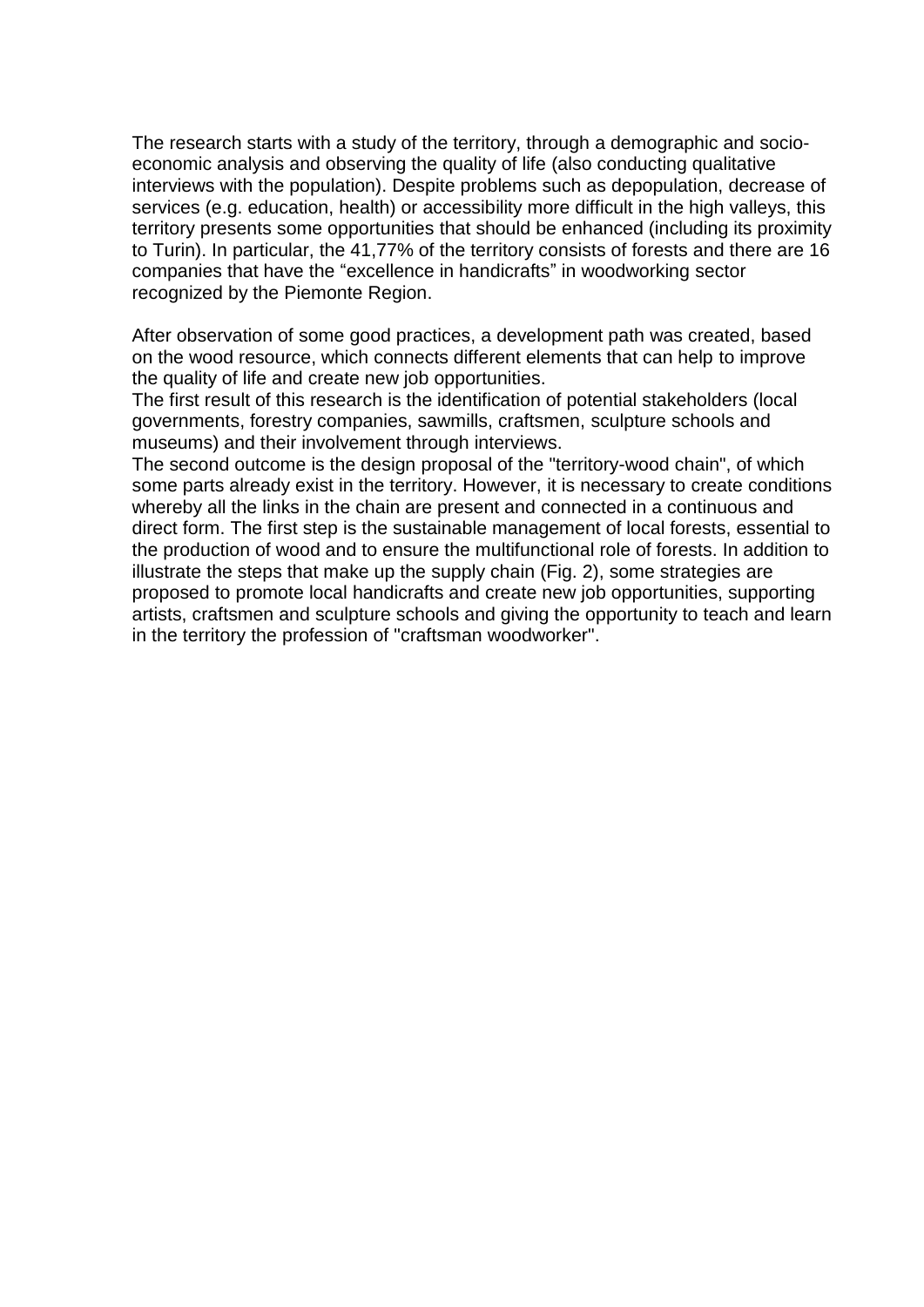

Fig. 2 – Diagram of the territory-wood chain which is proposed

The final result is the proposal for some instruments to communicate the supply chain. The first concerns the collaboration with local museums to promote an image of the territory related to wood, through exhibitions and conferences or supposing the expansion of the museum structure to accommodate a section of current wood production.

A second proposal is the creation of a "Valley gate", which would be at the same time a symbolic entrance to the valleys, a tourist information point and a container of services for the promotion of the territory (e.g. conferences, exhibitions, educational activities, sale of local products). The structure could also accommodate a "permanent exhibition on wood and handicrafts of the Lanzo Valleys" to promote the local supply chain from the forest to the finished product. The idea is to locate the "Valley gate" in Lanzo Torinese, which is a place of reference as well as entry into the territory of the valleys. The P.R.G.C. has destined an area for "tertiary new plant", in which it could be possible to restructure the existing abandoned farmstead or at least reuse the already occupied area and keep the green area in front, avoiding any new soil consumption (Fig. 3).